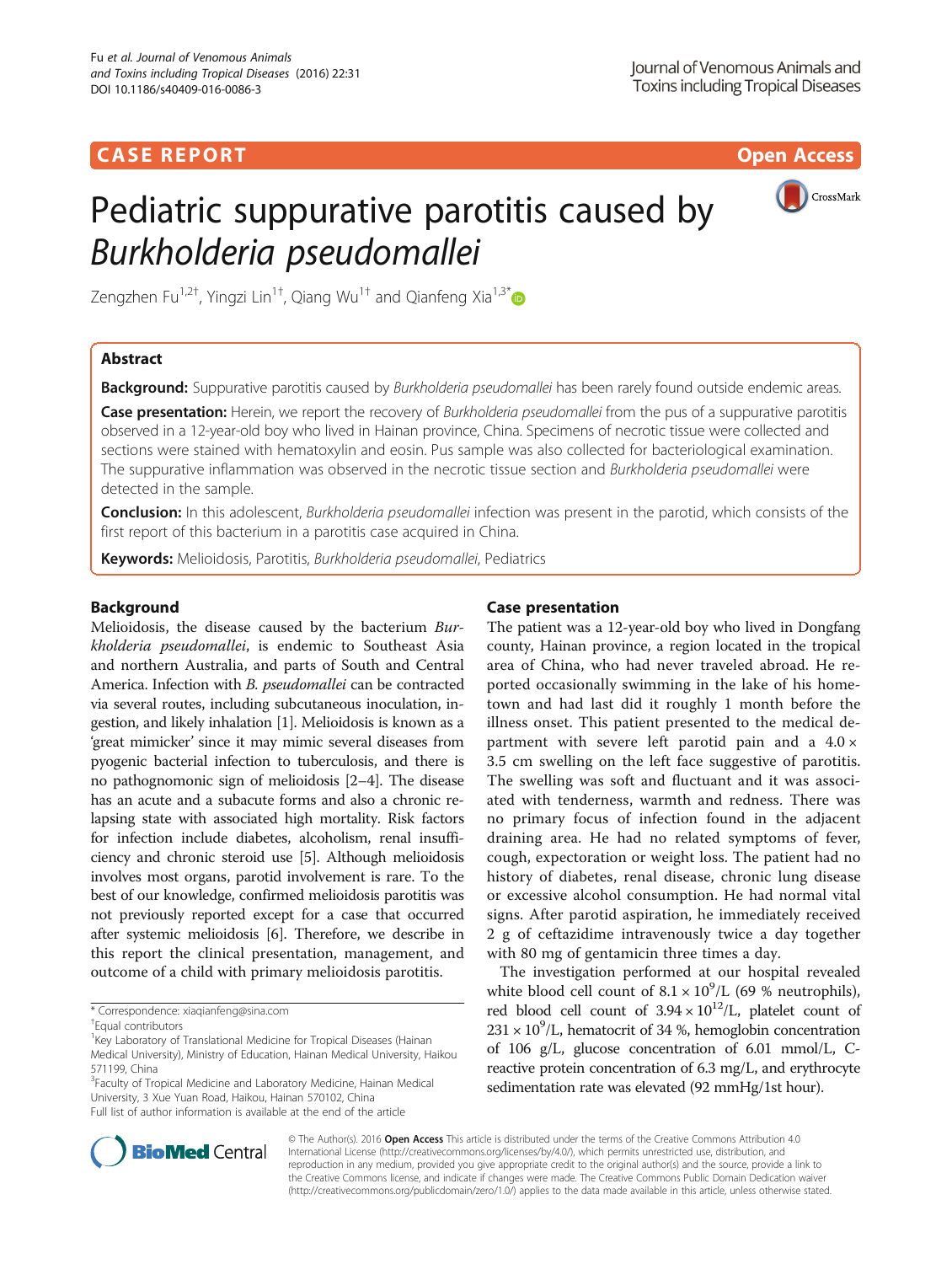For histologic analysis, specimens of necrotic tissue taken during the drainage operation were fixed in 4 % paraformaldehyde, sections were stained with hematoxylin and eosin, and suppurative inflammation was observed (Fig. 1). Pus was aspirated from the abscess for bacteriological examination. Subsequently, samples were inoculated on 5 % sheep blood agar and incubated at 37 °C in air. After 48 h, concentric rounded shaped and creamy white colonies were observed on the blood agar (Fig. [2](#page-2-0)). The isolate proved to be a non-fermenting gram-negative bacillus that was submitted to further identification using the VITEK-2 identification system (BioMérieux, France). VITEK-2 suggested that the isolate was Burkholderia pseudomallei, with an excellent level of identification (>99 %), which was confirmed by 16S rRNA gene sequencing. The 16S rRNA gene was amplified by PCR using the primers 27F (5-AGAGTTTGATCCTGGCTCAG-3) and 1525R (5-AAGGAGGTGATCCAGCC-3) [\[7](#page-2-0)]. Sequence similarity searches were performed using the BLAST algorithm implemented in the NCBI database.

Antibiotic susceptibility testing was performed by broth macrodilution methods. The isolate was susceptible to imipenem (MIC 2  $\mu$ g/mL) and trimethoprimsulfamethoxazole (TMP-SMZ) (MIC 2 μg/mL). It was resistant to the following antibiotics: ampicillin (MIC  $\ge$ 32 μg/mL), amikacin (MIC  $\ge$  32 μg/mL), ceftriaxone (MIC ≥ 32 μg/mL), cefazolin (MIC ≥ 32 μg/mL), nitrofurantoin (MIC  $\geq$  32 μg/mL), gentamicin (MIC  $\geq$  32 μg/mL), cefepime (MIC  $\geq$  32 µg/mL), levofloxacin (MIC  $\geq$  32 μg/mL), ceftazidime (MIC ≥ 32 μg/mL), ciprofloxacin (MIC  $\geq$  32 µg/mL) and piperacillin/tazobactam (MIC  $\geq$ 

32 μg/mL). According to the laboratory data, the therapy was therefore changed to intravenous imipenem and oral TMP-SMZ for 4 weeks. The patient was discharged with an additional treatment of 12 weeks of oral TMP-SMZ.

#### Conclusions

Although data are lacking with regard to the exact locations, eight human cases of melioidosis were registered around Hainan province [[8\]](#page-2-0). In this study, we have described a case of *B. pseudomallei* suppurative parotitis in China. Our patient was from Dongfang district, which is situated in the tropical zone of China. This was essentially a locally acquired case, as this patient had never travelled to any other country. To our knowledge, this is the first description of B. pseudomallei in a parotitis patient acquired in China.

Best clinical judgment and focused microbiological investigations are very important for early diagnosis [[9](#page-2-0), [10](#page-2-0)]. In this case, cultures from pus grew B. pseudomallei and the blood cultures were negative. The clinicians should provide an early appropriate antibiotic treatment to reduce the risk of death caused by melioidosis. However, therapeutic options for the treatment of melioidosis are limited as B. pseudomallei is resistant to numerous antibiotics, including aminoglycoside, penicillin, narrowand expanded-spectrum cephalosporin and macrolide. B. pseudomallei is generally susceptible to TMP-SMZ, broad-spectrum cephalosporin and carbapenem [\[11](#page-2-0)]. High-dose intravenous ceftazidime is currently the first antibiotic of choice for the recommended treatment of acute melioidosis [[12](#page-2-0)]. In this case, the isolate was